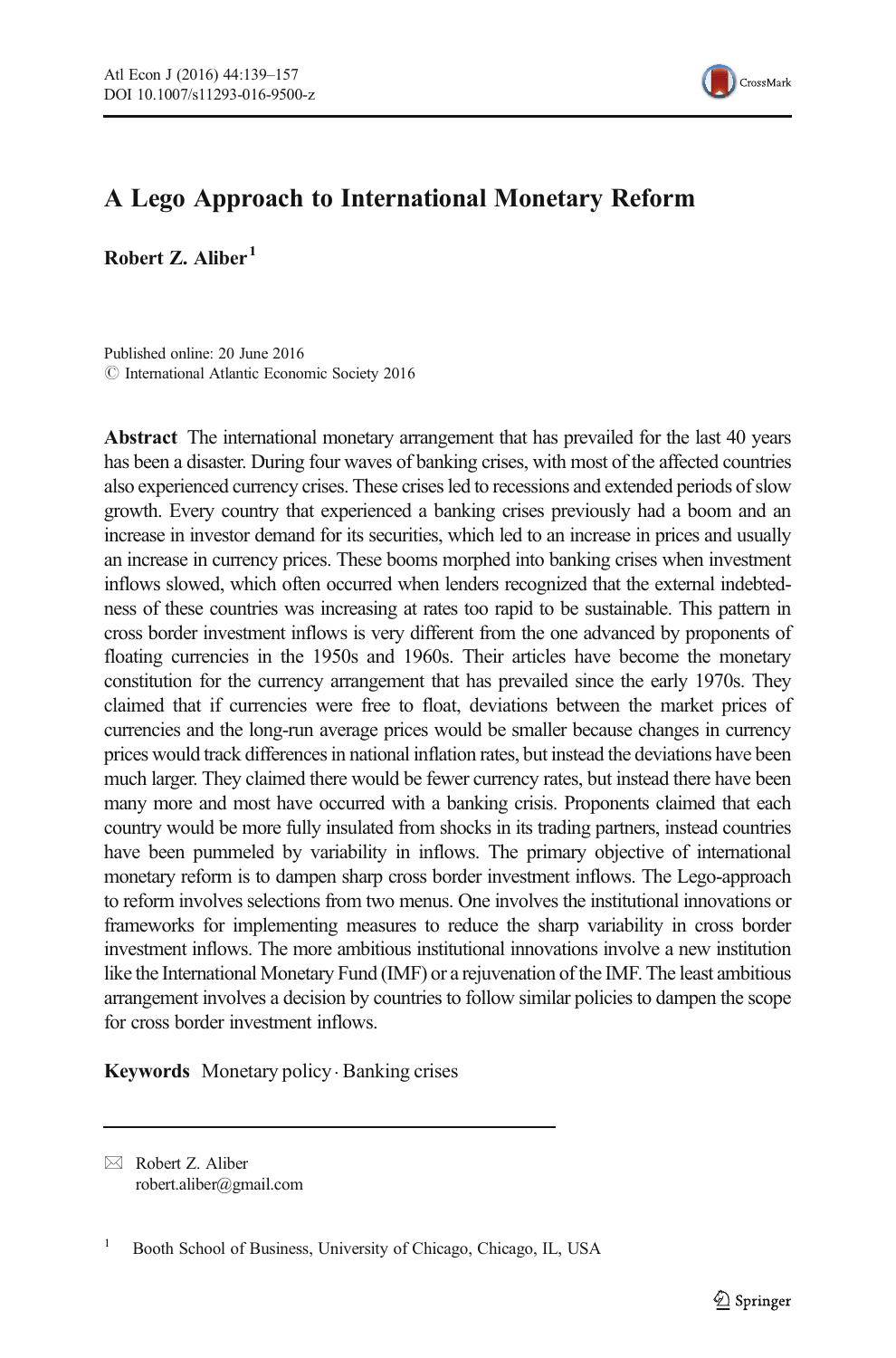#### JEL E50

## **Overview**

The last 40 years have been the most turbulent in monetary history. There have been more than 30 banking crises, many in one of four waves. Each crisis has resulted from the sharp variability in cross border investment inflows, which has been responsive to the much greater variability in national inflation rates and in national interest rates. The increase in cross border investment inflows to a country has led to an increase in the price of its currency, and to higher prices for its securities, which were an integral part of the adjustment process to ensure that there was an induced increase in the country's current account deficit that corresponded to the autonomous increase in its capital account surplus. The country's currency became increasingly overvalued and led to massive distortions in the relationship between domestic costs of production and costs of production of similar goods in foreign markets.

The increase in the external indebtedness of every country that has had a banking crisis, with the exception of Japan, was too rapid to be sustained. When the lenders became more cautious about extending additional loans to these indebted borrowers, the country's capital account surplus declined, and the prices of both its currency and its securities fell.

The variability in the cross border investment inflows increased sharply with the floating currency arrangement that became the default successor to the Bretton Woods system of adjustable parities in the early 1970s. The change was inevitable given the sharp divergence in national inflation rates in the early 1970s; the maximum inflation rate that was acceptable to Germany and several of its neighbors was too low for the United States. The move to the floating currency arrangement was facilitated by a set of claims about its advantages that had been advanced by Milton Friedman, Harry Johnson, Gottfried Haberler, Egon Sohmen, and several others in the 1950s and the 1960s.

The next section of this paper explains why each of the countries that has had a banking crisis since the early 1980s previously had an economic boom. These booms were a response to the increase in household wealth that resulted because the increase in cross border investment inflows led to higher prices for securities. (The boom in Japan followed from an increase in the price of securities that resulted from a decline in cross border investment outflows.) These booms were an integral part of the adjustment process and ensured that the current account deficits of these countries increased as their capital account surpluses expanded. (Japan experienced a decline in its current account surplus as its capital account deficit fell.) That each of these banking crises followed from the decline in the pace of investment inflows reflects a form of market failure, since the lenders and investors failed to realize that the pace of the cross border investment inflows was too rapid to be sustained, and that a reduction in inflows could lead to a banking crisis and perhaps to a currency crisis.

One section of this paper evaluates the claims of the proponents of floating rates who said that if currencies were not anchored to parities, the deviations between the market prices of currencies and the long run average prices would track the difference in national inflation rates and be smaller than under the adjustable parity arrangement. Another claim was that the central bank in each country would have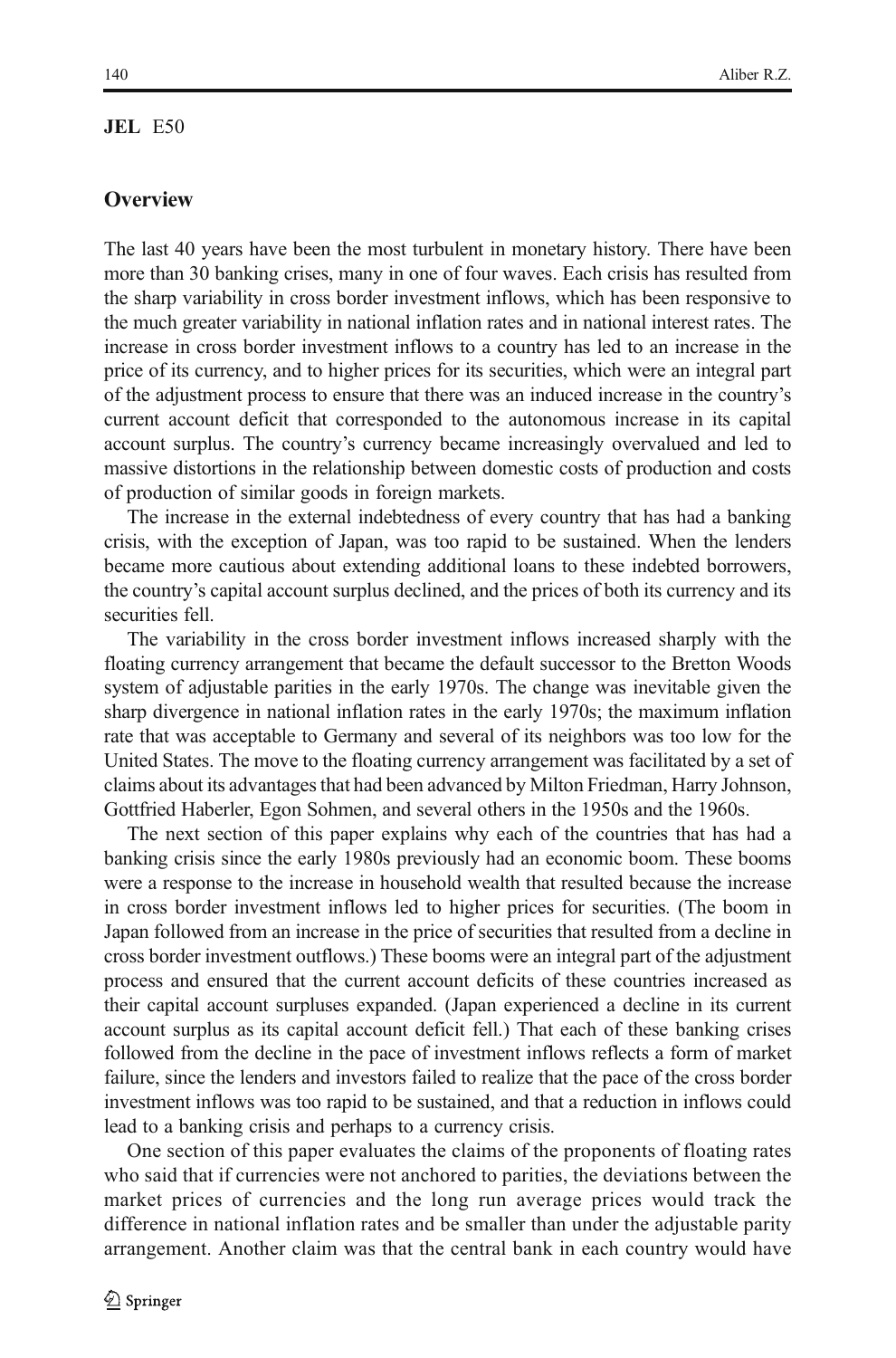greater independence to pursue its own objectives. It would not be diverted from pursuing a more expansive monetary policy because of the concern that its holdings of international reserve assets were too modest. They also suggested that each country would be more fully insulated from shocks in other countries because uncertainty about the prices of currencies would deter cross border investment inflows.

Each of these claims is seriously challenged by the stylized facts about changes in the market prices of currencies, and changes in the impacts of cross border investment inflows on the prices of securities. The floating currency arrangement has been dysfunctional, and the sharp variability in cross border investment inflows has led to a boom and bust cycle and destabilized national economies. The proponents believed that cross border investment inflows would stabilize the changes in the prices of currencies in response to shocks in the goods markets. They ignored the evidence from the 1920s that shocks in the securities markets could lead to changes in cross border investment inflows that could de-stabilize the prices of currencies and the prices of securities in the countries that experienced these highly variable inflows.

Banking crises and currency crises have occurred when currencies have been attached to parities and when countries have been members of a monetary union. These crises are more frequent when currencies are not pegged because a larger number of central banks pursue independent monetary policies and thus changes in the difference in inflation rates and in interest rates are larger than when currencies are attached to parities. Moreover the adjustment process in response to changes in investment inflows is sharply different when currencies are not attached to parities, since this process must ensure that the current account deficit changes as the capital account surplus changes.

This essay presents a Lego-like plan for international monetary reform. The plan suggests several policy targets that a country should adopt and an instrument for achieving each target. The primary target is to minimize the changes in the real price of a country's currency. The country's central bank would buy and sell its own currency to limit the changes in its market price. The central bank should adopt a second target to dampen changes in its holdings of international reserve assets that would result from short term carry-trade cross border investment inflows. The instrument to achieve this target is a variable currency exposure hedging requirement. The implementation of this plan does not require an international agreement or treaty, one country can adopt this plan to ensure that the changes in the market price of its currency track changes in the real price. The larger the number of countries that adopt this plan, the greater global monetary stability.

## The Post-1970 International Monetary History

The first of the four waves of banking crises in the last 35 years involved Mexico, Brazil, Argentina, and ten other developing countries in the early 1980s. Japan and two of the Nordic countries, Finland and Sweden, were in the second wave in the early 1990s. Thailand, Malaysia, and the Philippines, and subsequently South Korea were caught up in the third wave that began in July 1997. The crisis in Mexico at the end of 1994 was a prelude to the third wave because the antecedents were similar to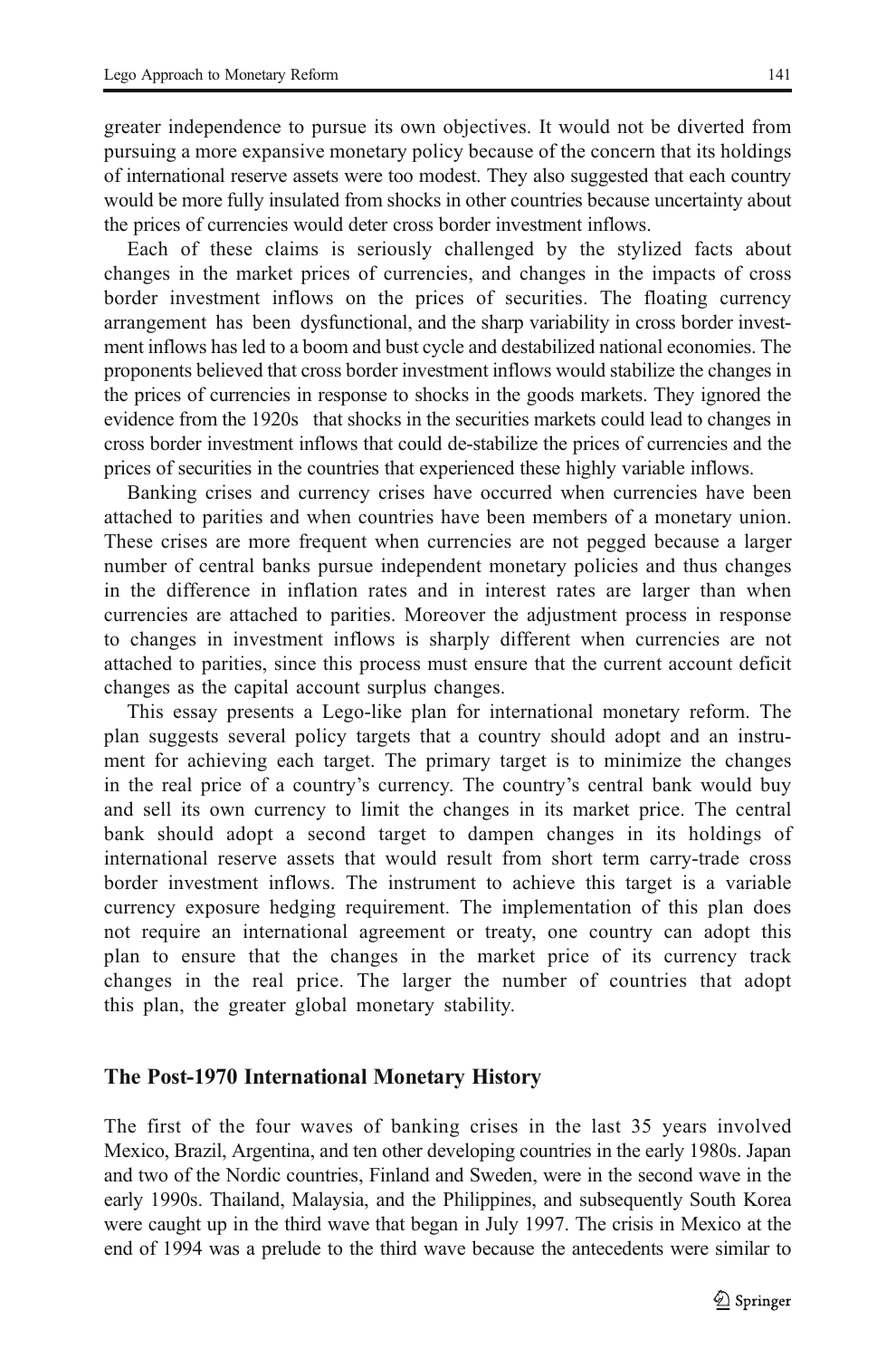those in the countries on the Pacific Rim. The United States, Britain, Iceland, Ireland and Spain had banking crises in 2008.

Most of these countries with the principal exceptions of Japan, the United States, and Britain had a currency crisis at the same time as their banking crises. They needed financial assistance to avoid defaulting on their indebtedness to foreign lenders. Every country that had a banking crisis had previously had an economic boom, which was associated with an increase in the price of its currency and increases in the prices of real estate and securities. Each of these countries except Japan had previously experienced an increase in cross border investment inflows. Japan experienced an increase in the price of the yen and a decline in net investment outflows, which led to an increase in the supply of domestic credit and contributed to higher prices of securities and real estate.

The quickening in pace of these cross border investment inflows led to significant increases in the market prices of currencies relative to long-run average prices. Then an event led the lenders to become more cautious in extending additional credits to borrowers. The prices of the currencies of indebted countries declined, the prices of securities fell and the banks incurred massive loan losses. Often the banks required large infusions of government money to ensure that depositors would not incur losses.

Recessions followed. Often the recoveries were slow because households increased their savings to rebuild wealth. Similarly the banks were much more cautious lenders, in part because they were rebuilding capital.

That there were banking crises in three or more countries at about the same time reflected that each experienced a decline in cross border investment inflows. Three or four years earlier, each had had a surge in cross border investment inflows. Thus the sharp increase in bank loans to the governments and government-owned firms in Mexico and other developing countries in the 1970s was a response to the surge in the global inflation rate and the anticipated inflation rate, which led to sharp increases in their debt servicing capability. Any event that led to a decline in the anticipated inflation rate would be likely to lead to a slowing in loans to borrowers. Thailand and Sweden experienced sharp increases in the growth of their external indebtedness in response to declines in exchange controls, which no longer prohibited domestic banks from selling more IOUs in foreign centers to obtain funds to increase domestic loans.

This generic view was that the cause of the U.S. banking crisis in 2008 is the variability in cross border investment inflows, which was similar to the cause of the crises in Britain and Iceland at the same time and to the cause of the crises in Thailand and Malaysia in 1997. This view challenges the popular U.S. view that the financial debacle of 2008 resulted from the self-centered transactions of a large cast of "bad actors", such as Angelo Mozillo, Joseph Cassano, the credit rating agencies, Fred Goodwin, the bank regulators, Sandy Weill, and Northern Rock. The supply of credit available to Americans increased rapidly, and there was an increase in the flow to borrowers who were of doubtful creditworthiness because the prime borrowers had as much credit as they wanted. Some of the lenders wanted to increase their share of the market in mortgage loans and they bought the IOUs of these subprime borrowers. The lenders in the United States and in the other countries that experienced crises were the channels for the distribution of credit and were responding to the surges in the supply of credit that had led to a sharp reduction in their borrowing costs.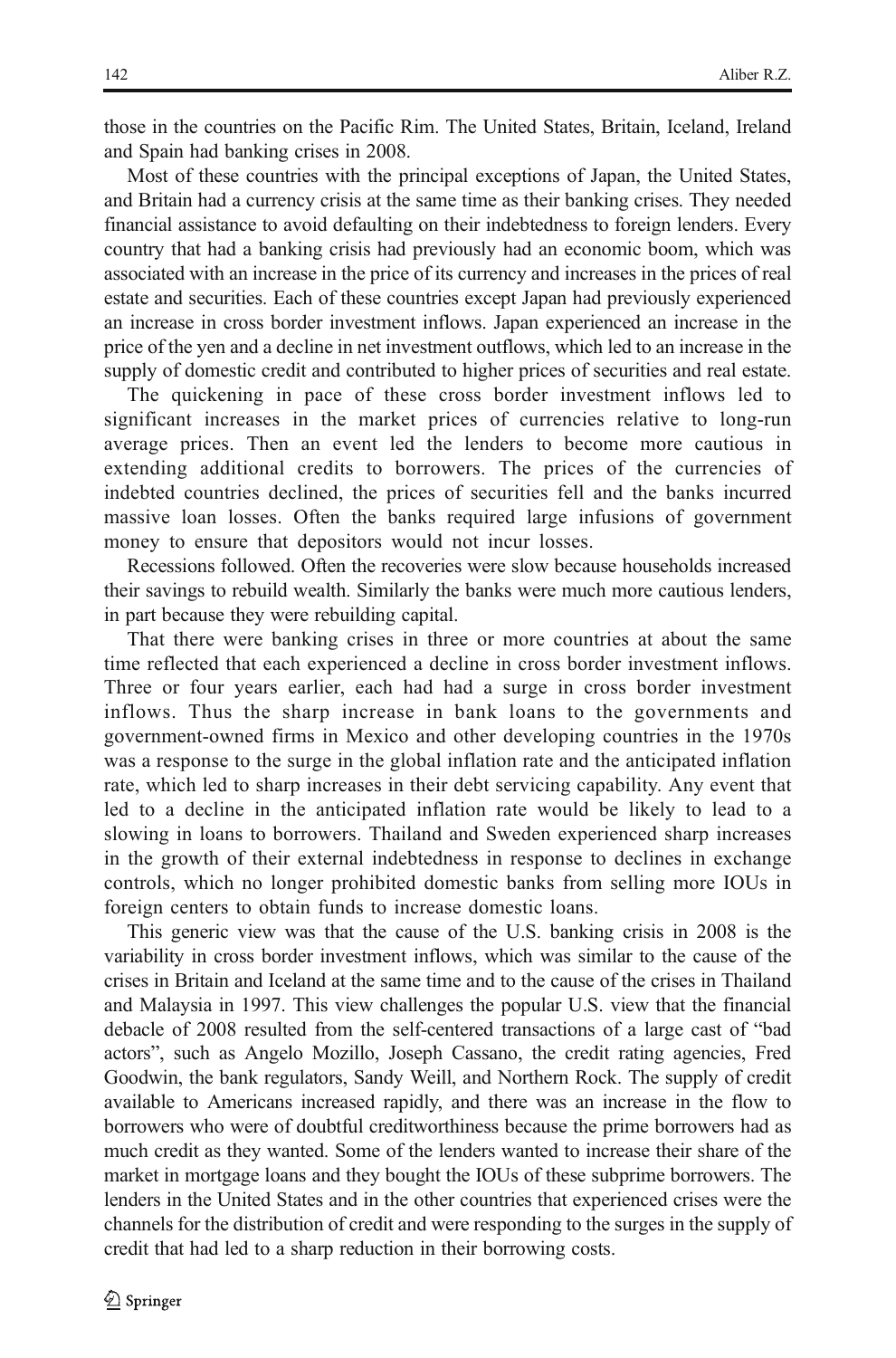#### The Costs of International Monetary Instability

One of the principal costs of large changes in the market prices of currencies is that there have been large changes in the relationship between costs and prices in one country, and costs for similar goods in its trading partners. During the first half of the 1980s, the price of the U.S. dollar increased by 50 %, and the U.S. industrial economy was "hollowed out" as costs of production in the United States surged relative to costs of similar goods in other industrial countries. Similarly ten years later, the price of the Japanese yen increased by more than 20 %, and the Japanese economy was "hollowed out." These rapid changes in the real prices of currencies warp international competitiveness.

As the prices of the currencies of one group of countries increased, their trade deficits became larger, and the shares of their tradable goods sectors in their gross domestic products (GDPs) shrank. When the price of the U.S. dollar increased significantly in the second half of the 1990s, employment in the tradable goods sector fell by several million. Between 2003 and 2006, employment in the tradeable goods sector in the United States again declined as the foreign demand for U.S. dollar securities increased. These shifts in the GDP shares of these sectors were reversed after the banking crisis.

In the 1960s, the U.S. trade surplus was 1 to 2 % of U.S. GDP. In the 1980s, the United States developed a trade deficit in response to the increase in the foreign demand for U.S. dollar securities. Because the ratio of profits to sales is low in most industries, small changes in the market prices of currencies relative to the long-run real prices led to large changes in this ratio. Uncertainty about the market prices of currencies deter investments in the tradable goods industries.

The recovery from banking crises and recessions often has been slow because the financial institutions have lost significant amounts of capital as prices of assets and securities declined. Household spending declined as individuals sought to rebuild their financial wealth.

The rate of economic growth in the traditional industrial countries declined significantly in the 1970s and has remained lower than in the previous several decades. Uncertainty about the prices of currencies and the prospective return on investments in tradeable goods production have contributed to this slowdown in the growth rate.

## The Source of International Monetary Instability

The source of the large changes in the market prices of currencies and in the real prices of currencies is that investor demand for foreign securities has been highly variable. The caricature is that "money sloshes across national borders." Bank loans to the governments and to government-owned firms in Mexico, Brazil, and other developing countries surged in the 1970s in response to the increases in commodity prices that in turn led to higher rates of GDP growth. As a result, the bank lenders believed that the governments of these countries would be in stronger positions to repay their loans. Often the increase in investor demand for securities available in a country increased because the banks headquartered in the country sold more of their IOUs in foreign centers so they would be able to increase their domestic loans.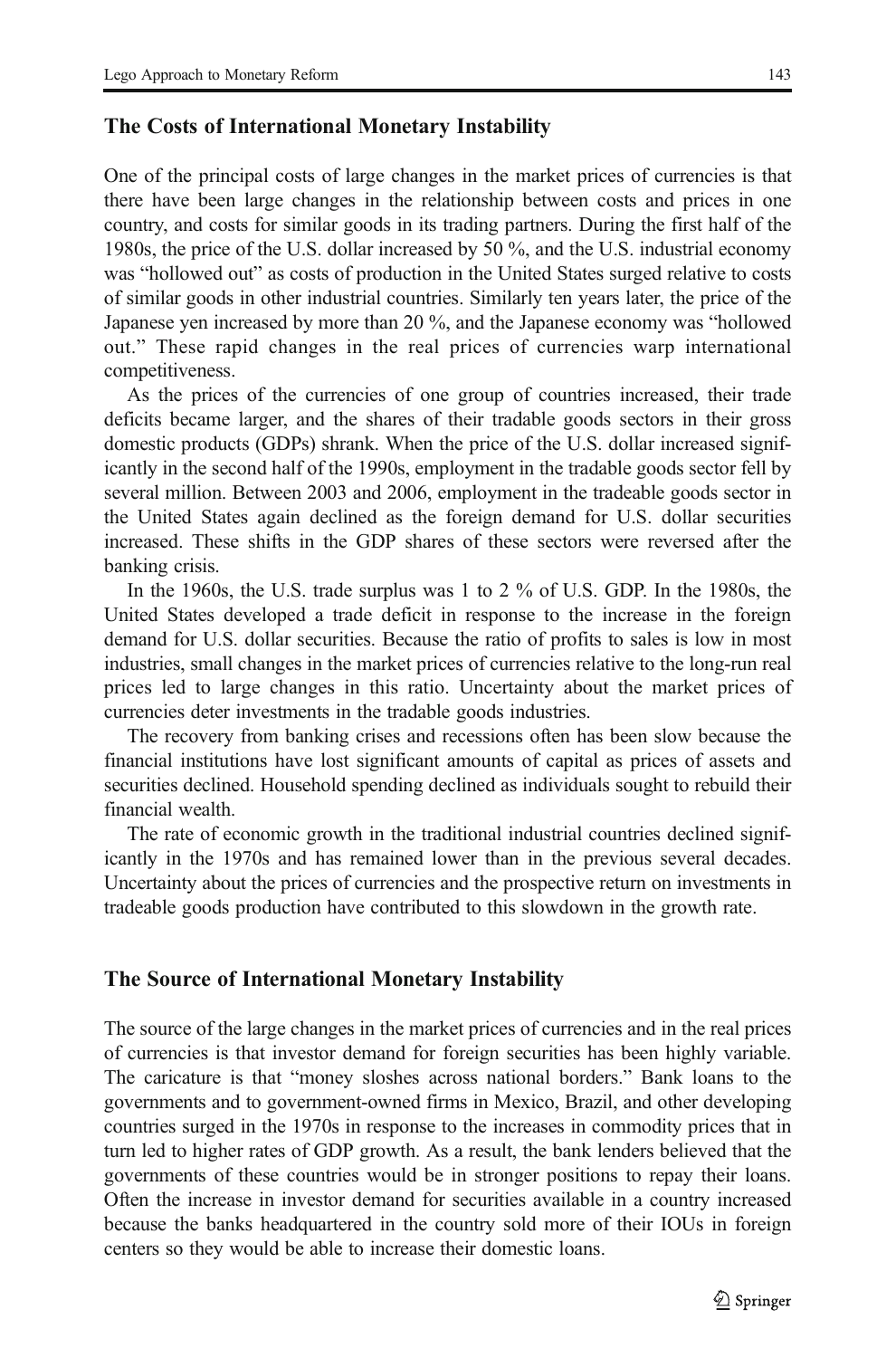That the price of the country's currency and the price of its securities and real estate have increased together is not a coincidence but instead an integral part of the adjustment process in response to an autonomous increase in the country's capital account surplus. Adjustments within the country were necessary to ensure that there was a counterpart increase in its current account deficit, otherwise the market in currencies would not have cleared. The increase in the price of securities was part of the adjustment process to ensure that its consumption spending and its imports would increase so that the increase in its current account deficit would correspond continuously to the increase in its capital account surplus.

Many countries have experienced sharp increases in real estate prices. When there is a large increase in the flow of credit to a country, much of the money goes into the real estate market, in part because the market for securities associated with real estate almost always is much larger than that of any other asset class. Moreover, these securities usually are collateralized by real property, so that investors feel that the credit risk on these securities is limited. In some cases, the increase in cross border investment inflows has financed the fiscal deficits of governments, which almost always were much larger than the interest payments on their indebtedness.

The external indebtedness of nearly every country that has had a banking crisis has increased more rapidly than the interest payments on its indebtedness, Japan is the principal exception. One of the stylized facts is that when indebtedness increases at a rapid rate, some of the borrowers rely on the money from new loans to pay the interest on outstanding loans. In some cases, the investments financed by the borrowers have not yet become productive. This pattern of cash flows cannot be sustained for more than a few years. At some stage one or several of the lenders become more cautious in extending additional credits, the price of the currency of the indebted country declines, and the price of its securities falls. Whether the decline in the price of securities will lead to a crisis depends on the sharpness of the decline and on the scope of external indebtedness.

The likelihood that each of these several waves of banking crises in the last 30 years is independent of the previous wave seems low. The first wave of banking crises in the early 1980s followed the sharp increase in interest rates on U.S. dollar securities in October 1979, which was a policy response to the "run on the dollar" and the acceleration of the U.S. inflation rate. The surge in interest rates led to financial crises in many developing countries. Their governments had rapidly increased their external indebtedness in the 1970s in the belief that the inflation rates would continue to increase. The investor demand for U.S dollar securities surged, and by the mid-1980s the price of the U.S. dollar had increased by 50 % from its trough, and was far above a sustainable value. The mirror of the decline in the price of the U.S. dollar in the second half of the 1980s was the increase in the price of the Japanese yen as the cross border investment outflows from Tokyo declined. The prices of Japanese real estate and stocks increased sharply in response to the decline in these outflows. The sharp decline in the prices of real estate and stocks in Japan in the early 1990s was associated with an increase in the price of the Japanese yen, which led to a surge in investment inflows to Thailand and its neighbors. The subsequent banking crises in these countries in Southeast Asia led to a sharp decline in the prices of their currencies and a significant increase in their exports relative to their imports, the counterpart increase in the U.S. capital account surplus was associated with a sharp increase in U.S. stock prices. The pattern is sequential overshooting and then a crisis.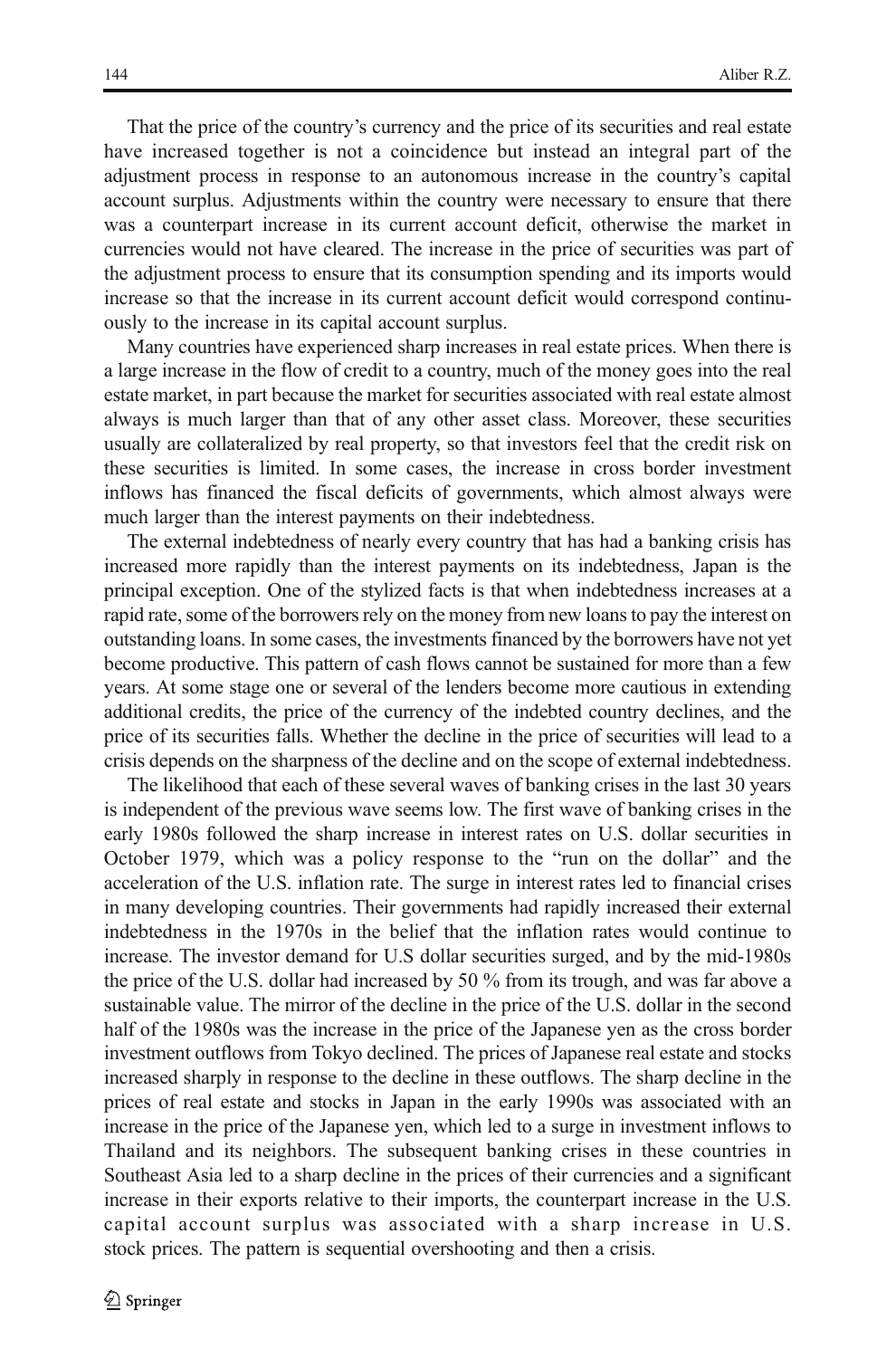## The Promises of the Proponents of Flexible Exchange Rates

The claims of the proponents of flexible rates in the 1950s and the 1960s have become the de facto monetary constitution for the post-Bretton Woods currency arrangement. The most important article is Friedman's classic, "The Case for Flexible Exchange Rates" (Friedman [1953](#page-18-0)). Each IMF member country can follow the currency arrangement that it prefers following the adoption of the Second Amendment to the Fund's Articles of Agreement in 1978. There is an immense gap between the promises of the proponents and the changes in both cross border investment inflows and the prices of currencies in the last 40 years.

The proponents' criticism of the system of adjustable parities was that there was too little flexibility, because the political leaders delayed the decisions about the changes in parities because they associated high costs with their careers. The proponents questioned whether it is preferable to adjust national price levels and national GDP levels so that the established parities for individual currencies can be maintained, or instead to allow the prices of currencies to adjust to reduce the needed adjustment in price levels and GDP levels. The proponents believed it was preferable to allow the price of a country's currency to decline to correct or adjust to a weakening of its international competitive position.

The proponents also suggested that if a country's currency was not attached to a parity, its central bank would not be constrained from adopting a more expansive monetary policy because it felt that its holding of international reserve assets were too meager, nor would it be required to buy foreign currencies to prevent the price of its currency from increasing. In addition if currencies were freely floating, changes in the prices of currencies would be continuous and hence gradual and the deviations between the market prices of currencies and their long-run average prices would be smaller. Moreover there would be fewer currency crises like those that had become increasingly frequent in the late 1960s. Finally the demand for international reserve assets would be smaller (Macdonald [2007\)](#page-18-0).

Several claims of the proponents were responses to criticisms by Ragnar Nurkse [\(1944\)](#page-18-0) in his classic book, International Currency Experience, which reviewed the changes in the prices of the French franc and of several other currencies in the 1920s. Nurkse wrote "Freely fluctuating exchanges[. . .] create an element of risk which tends to discourage international trade. The risk may be covered by 'hedging' operations where a forward exchange market exists; but such insurance, if obtainable at all, is obtainable at a price and thus adds to the cost of trading." (p. 210) Nurkse also wrote that "[. . .]experience has shown that fluctuating exchanges cannot always be relied on to promote adjustment. Any considerable or continuous movement in the exchange rate is liable to generate anticipations of a further movement in the same direction, thus giving rise to speculative capital transfers of a dis-equilibrating kind tending greatly to accentuate any change that may be required for the balancing of normal transactions." (p. 210) "Stability of exchange rates has proved essential not only for international economic intercourse but for domestic stability as well" (p. 211).

Friedman had several responses to Nurkse's comments about "dis-equilibrating capital flows." One was that "I am very dubious that in fact speculation in foreign exchange would be destabilizing[. . .] People who argue that speculation is generally destabilizing seldom realize this is largely equivalent to saying that speculators lose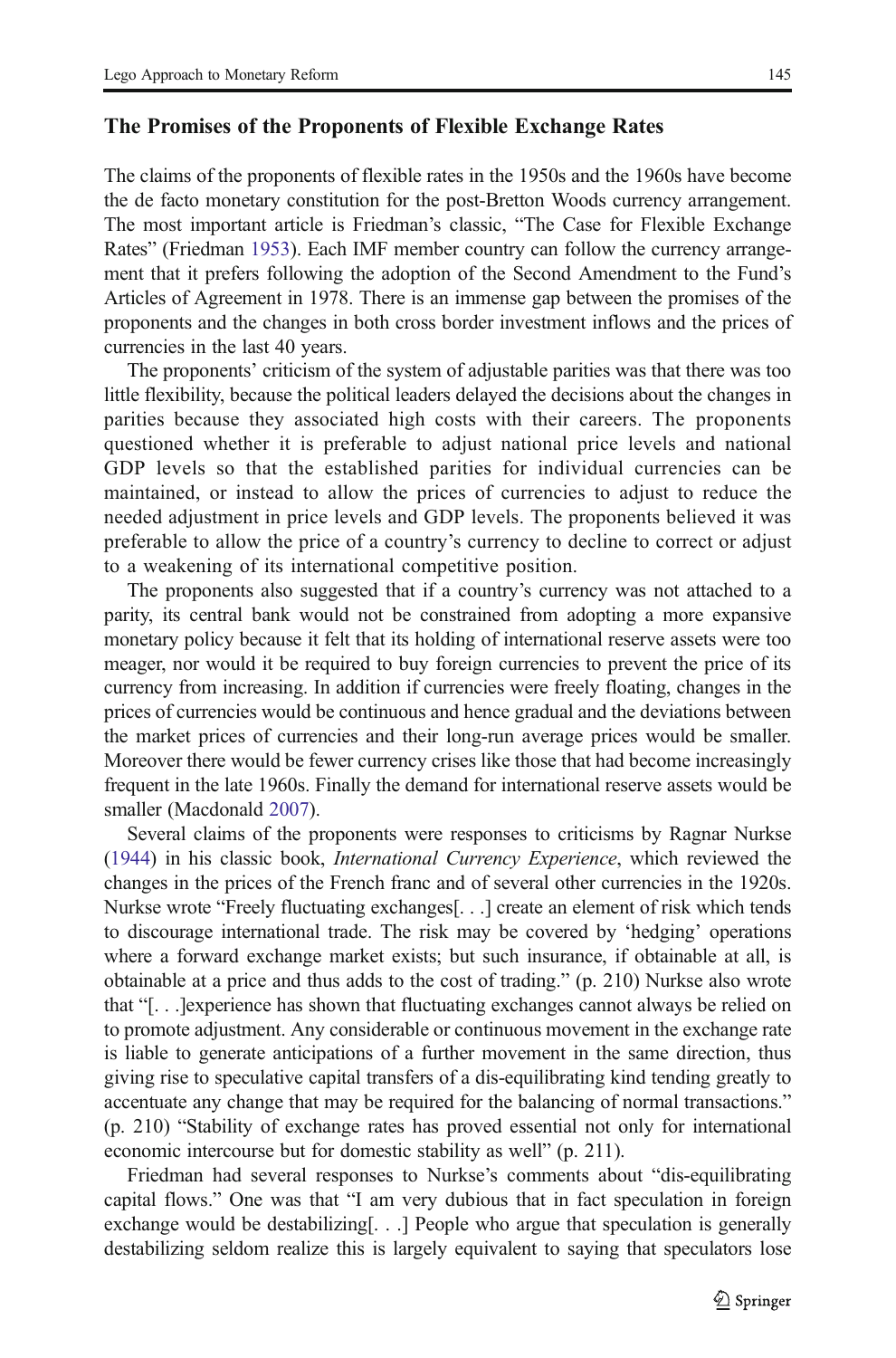money, since speculation can be destabilizing in general only if speculators on average sell when the currency is low in price and buy when it is high." This reply suggests that Nurkse was concerned about the impacts of these flows on the prices of currencies, whereas instead Nurkse was commenting on the impacts of these flows on the efforts of governments to stabilize their domestic economies (p. 175). Another response was that "Even for the French episode, the evidence given by Nurkse does not justify any firm conclusion. Indeed, so far as it goes, it seems to me clearly less favorable to the conclusion Nurkse draws, that speculation was destabilizing, than to the opposite conclusion, that speculation was stabilizing" (p. 176). A third was that speculation had not been destabilizing in the Canadian dollar in the 1950s or in a number of other currencies. In a submission about a study on speculative transactions at the American Enterprise Institute (AEI) debate with Robert Roosa, he wrote "Aliber studied experience in five countries. [. . .] At bottom, therefore Aliber's negative conclusions about flexible rate rates rest primarily on the experience of France, and even for France, on a possible but not demonstrated link between speculation and internal policy" (Friedman and Roosa [1967,](#page-18-0) pp. 106–107).

Then at the Melvin Village conference, Friedman wrote. "In 1950 [. . .]I took seriously the idea that there might be destabilizing speculation[. . .]. There has been an enormous amount of empirical work on this issue. In a debate a couple of years ago with Bob Roosa, I challenged him—and now I challenge Professor Kindleberger and Sir Maurice Parsons to provide not assertion not fears but some empirical evidence that shows that such consequences do flow from flexible rates. Destabilizing speculation is a theoretical possibility but I know of no empirical evidence that it has occurred even as a special case, let alone as a general rule" (Federal Reserve Bank of Boston [1969,](#page-18-0) pp. 114–115).

There is a lack of consistency among several of the claims of the proponents. They said that uncertainty about the market prices of currencies would not deter trade and investment because traders and investors could buy forward foreign exchange contracts to hedge their currency exposures. They did not respond meaningfully to Nurkse's comment that hedging currency exposures incurs costs (Johnson [1970\)](#page-18-0).

The proponents wanted to deflect the criticism that uncertainty about changes in the market prices of currencies would deter trade and investment and hence they wanted the cost of hedging to be low. If these costs were low, then there would be smaller scope for monetary independence, since carry-trade investors could move funds from one financial center to another in response to modest differences in interest rates. Moreover if the costs of hedging were low, then uncertainty about the prices of currencies would have a modest impact in insulating each country from shocks in other countries.

Neither Friedman nor Johnson distinguished systemic uncertainty about changes in monetary policy from transactional uncertainty associated with the commitments that individual traders and investors had made to pay or receive foreign currencies. Systemic uncertainty about the impact of changes in monetary policy and other shocks on the prices of currencies is always present, even if every trader and investor has hedged fully their foreign currency exposures. The larger the systemic uncertainty the higher the cost of hedging. An analogy: every individual who lives on the floodplain may own insurance to reduce exposure to loss from surges in the water level. The cost of this insurance is significantly lower the higher their properties are above the floodplain.

The experience with floating currencies since the early 1970s provides more than 40 years of data about changes in cross border investment flows and changes in the prices of currencies. The deviations between the market prices of currencies and their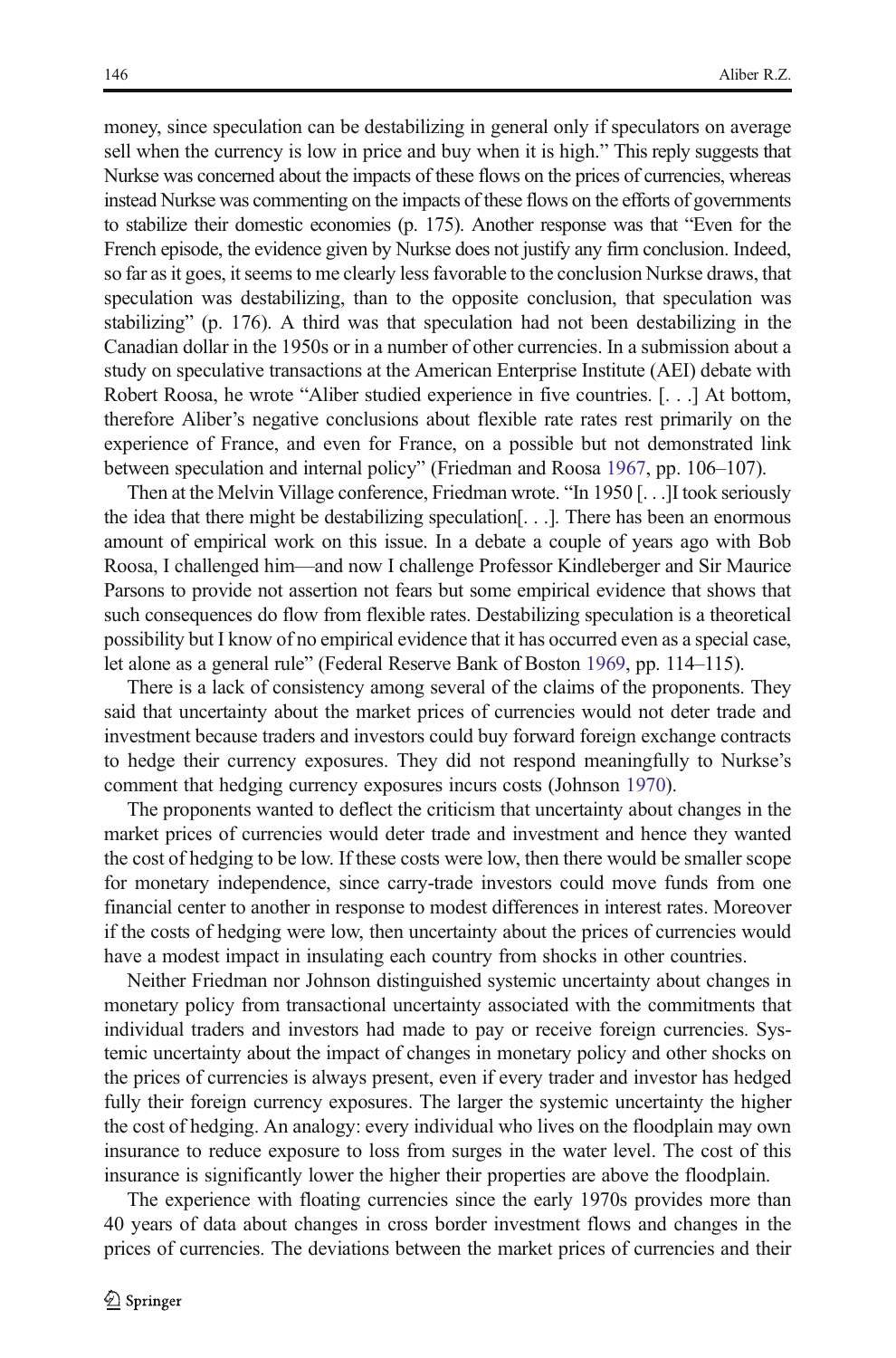long-run average prices have been much larger than when currencies were pegged. Two new terms "overshooting" and "undershooting" describe the relationship between the changes in the market prices of currencies and their long-run average prices. The changes in the prices of some currencies have resembled an amusement park roller coaster ride, in that there is a long extended period when the market price of a country's currency increased slowly, and then suddenly, the market price tumbled, often by more than 50 %.

The second set of data involves the association between the "long swings" in the market price of a country's currency and its capital account surplus. For example, between 1980 and 1985, the price of the U.S. dollar increased by 50 % and the ratio of the U.S. capital account surplus to U.S. GDP increased to 5 % of U.S. GDP. Both increases resulted from an increase in investor demand for U.S. securities. These long swings in the market prices of currencies are consistent with Nurkse's observation that decreases in the price of the French franc in the 1920s led to the anticipation that the price would continue to decline and that similarly subsequent increases in the price of the franc had led to the anticipation that the price would continue to increase.

One explanation for this pattern of overshooting and undershooting is that the adjustment to changes in investor demand for foreign securities is prolonged rather than immediate. A supplementary explanation is that some currency traders follow momentum strategies.

Similar statements can be made about overshooting and undershooting in many other country episodes. The pattern is that as a country's currency became increasingly overvalued, its trade deficit increased, whereas the conventional explanation is that as a country's currency became overvalued, its trade deficit should decline. In the former case, an increase in investor demand for the country's securities led to the increase in the price of its currency and the higher price for the currency led to the larger trade deficit.

A third set of data involves the relationship between the changes in the prices of a country's currency in the forward market and the prices of its currency in the spot market on the dates that each of the forward exchange contracts matures. The pattern is that the changes in the prices of the currency in the forward market "under-predict" the changes in the prices of the currency in the spot market on the dates that each of the forward exchange contracts matures. There are extended "runs" in the signs of the "forecast errors" between the prices of the currency in the forward market and the prices of the currency in the spot market on the dates that each forward contract matures.

This stylized fact reflects that the price of the currency in the forward market is "pulled in two directions." The anticipated spot price of the currency on the dates that the forward exchange contracts mature pulls the price of the currency. Investors seek to profit from the difference between the anticipated spot price and the current forward price. Moreover the prices of the forward exchange contracts are pulled by the current spot price of the currency and the interest rate differential. The second pull always is more powerful, which explains why the prices of currencies in the forward exchange contracts under-predict the prices in the spot market on the dates when the forward currency contracts mature.

The implicit assumption of the proponents was that the international money market was "efficient" or "not inefficient," and that market prices of currencies would change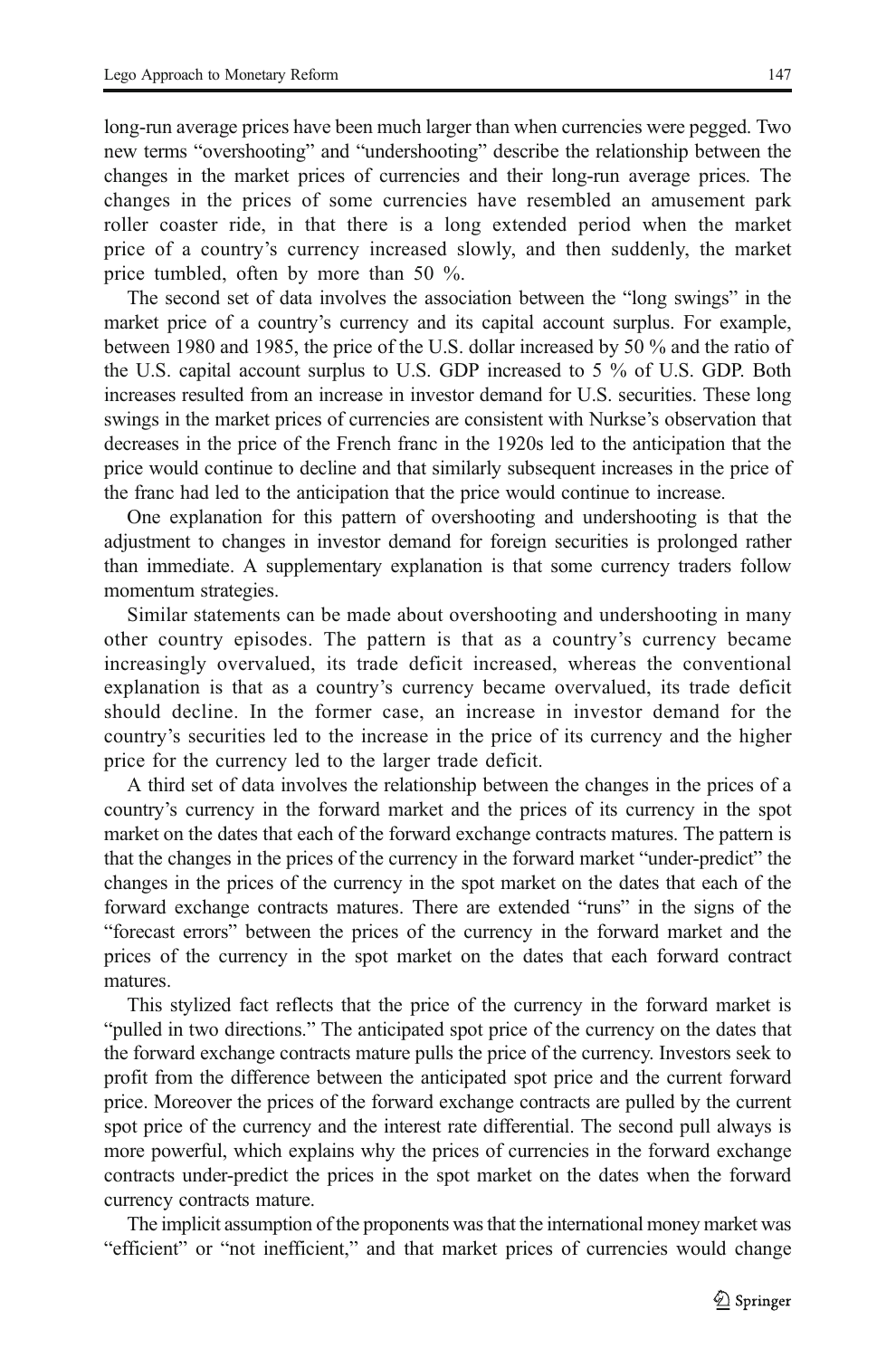immediately and fully in response to "new news" so that "no money was left on the table." Then the prices of forward exchange contracts would be unbiased forecasts of the prices in the spot market on the dates that each forward contract matures, perhaps with a risk premium. The structure of the international money market reflects that the price of the currency in the spot market is an intermediate price that has to clear cross border transactions in securities and transactions in goods at the same time.

The fourth set of data involve the association between the increase in the market price of a country's currency and the increase in the prices of its securities. If there is an autonomous increase in the capital account surplus of a country, the invisible hands always ensure that there is a counterpart increase in its current account deficit. The economic boom that each country has experienced prior to its banking crisis follows from the increase in the price of its securities and a higher level of household wealth which led to an increase in consumption spending and in its imports.

Unless the country's current account deficit increases, its capital account surplus cannot increase. The pace of the increase in its current account deficit depends on the speed at which resources shift between its tradable goods sector and its non-tradable goods sector and determines how rapidly its capital account surplus can increase.

The fifth set of data is the dual of the fourth. There is a positive association between the decline in the price of securities in a country and the decline in the price of its currency. There was an upward trend in Iceland's capital account surplus and an upward trend in the price of the Icelandic krona between 2002 and 2008. But there were interruptions in both trends in 2006 when the capital account surplus declined and the price of the krona declined.

Thus an increase in investor demand for the securities available in a country and then a subsequent decrease led to increases and then decreases in the price of its currency and the price of its securities. Since investor demand for the securities available in a country cannot increase without limit, it will follow that changes in investor demand for foreign securities, say purchases by carry-trade investors, will be destabilizing because the alternative is that the "beanstalk would climb to the sky."

The banking crisis in Iceland occurred in September 2008. The immediate cause was that the foreign demand for Icelandic securities fizzled, which meant that the Icelandic banks were not able to re-finance maturing loans. Had the foreign demand for these securities suddenly disappeared in March 2005, the price of the Icelandic krona would have declined sharply and the Icelandic krona counterpart of liabilities denominated in the Swiss franc and other foreign currencies would have increased in proportion to the decline in the price of the krona, Iceland then would have had its banking crisis. Some of these borrowers would have defaulted on their bank loans. The increases in the external indebtedness of many other countries have persisted long beyond the dates after which crises were inevitable.

The sixth set of data is that increases in the external indebtedness of these countries while their currencies have been floating often have been larger than the interest payments on their indebtedness, hence the increases in external indebtedness were at rates that were too rapid to be sustained. At some stage the lenders would become more cautious and slow their purchases of the IOUs of the indebted borrowers, because the prices of the borrowers' currencies would decline, and the prices of their securities would decline.

The seventh set of data involves the variability in the market prices of the U.S. dollar and of other currencies over the last 40 years. The run on the U.S. dollar in the late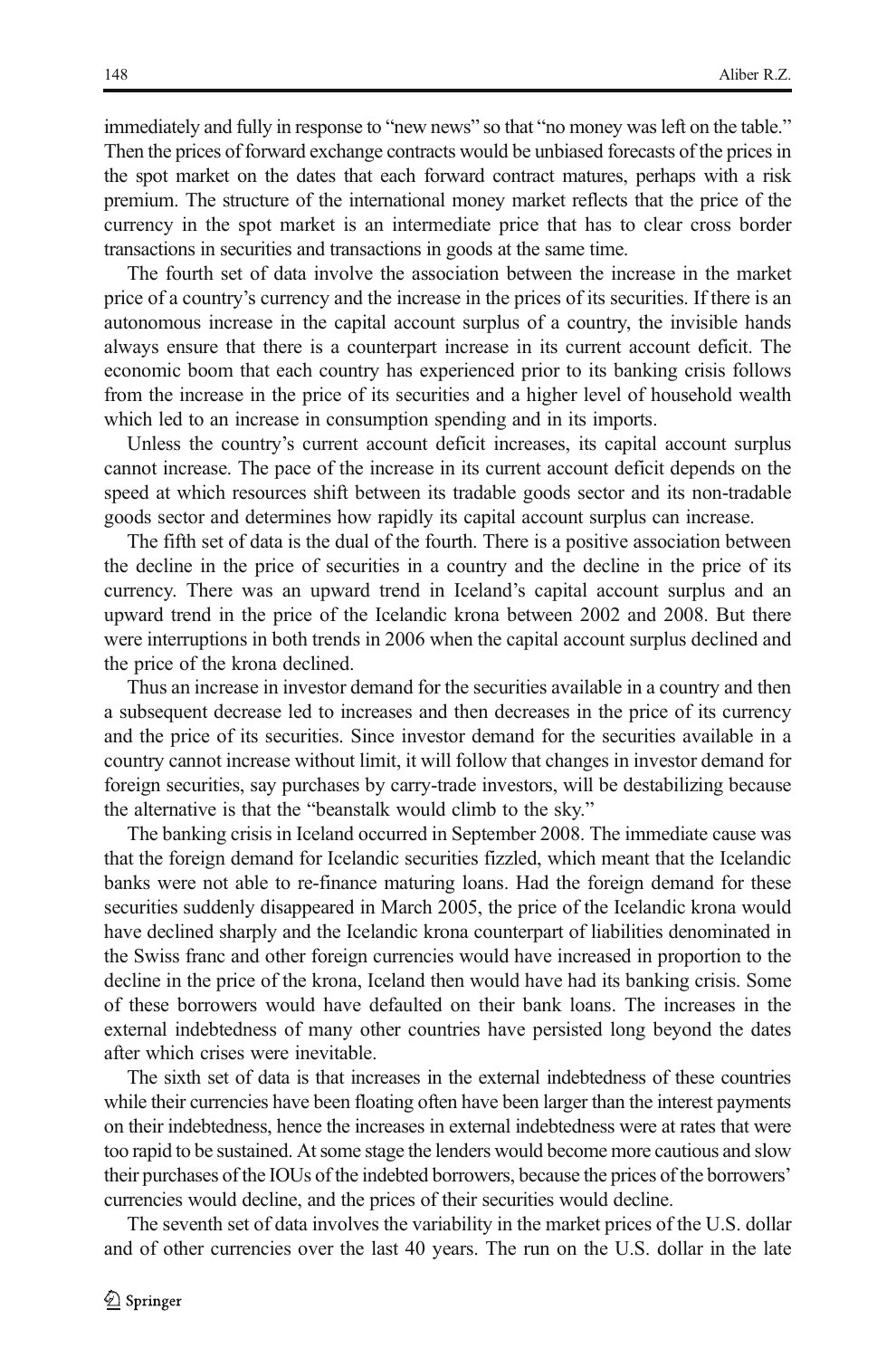1970s contributed to the increase in the U.S. inflation rate and led to the dramatic reversal in the Federal Reserve's policy in October 1979. A massive and unsustainable increase in the U.S. trade deficit followed. The U.S. dollar became greatly overvalued and U.S. external indebtedness increased at a rate that was too rapid to be sustained. The decline in the Japanese demand for U.S. dollar securities in the second half of the 1980s led to an increase in the price of the Japanese yen and contributed to the surge in the prices of property and stocks in Japan. The increase in the price of the Japanese yen as the prices of real estate and stocks declined in the early 1990s led to a surge in investment flows to Thailand and its neighbors that was too rapid to be sustained. The pattern is that prices of currencies vary extensively around long-run average prices.

There have been more currency crises when currencies have been floating, and each has involved a surge in uncertainty about the ability of the indebted borrowers to adhere to their contracts on liabilities denominated in a foreign currency. Most countries except Japan, the United States, and Britain have had banking crises at the same time as they had currency crises.

Pathologists learn a great deal about the human body from "extreme cases." Similarly the study of chaotic episodes in financial markets provide insights about the adjustment processes in response to different shocks. Nurkse had developed valuable insights about the process of price determination in the market for currencies in the immediate post First World War monetary environment as governments sought to return to price level stability after massive episodes of inflationary finance. The German and the Austrian-Hungarian empires were shattered. Germany had to pay large reparations. National borders were rearranged, and there were many new countries. Governments had fragile support. Friedman disparaged Nurkse's insights about changes in the prices of currencies. He wrote, "Nurkse's discussion of the effects of speculation is thoroughly unsatisfactory. At times, he seems he seems to regard any transactions which threaten the existing value of a currency as destabilizing even if underlying forces would produce a changed value in the absence of speculation. [. . .] It is a sorry reflection on the scientific basis for generally held economic beliefs that Nurske's analysis is so often cite as 'the' basis or 'proof' of the destabilizing speculation" (Friedman [1953,](#page-18-0) p.176).

Friedman's response was a red-herring that took the form of a cliché "that destabilizing speculation would be unprofitable" rather than a positive statement that showed why Nurkse's statement that speculative transactions had complicated the initiatives toward a more stable economic environment was erroneous. Returning to Friedman's high school debating team stunt at Melvin Village, "Let me turn to what I regard as probably the most important single issue involved in the argument for and against flexible rates. It is the issue brought up by Charlie when he asserted that the essential case for fixed rates and against flexible rates is that there is less exchange risk under fixed rates[. . .] In respect of this argument, I feel this is one of those continuous movies, and this is where I came in 20 years ago. [. . .] In a debate a couple of years ago with Bob Roosa, I challenged him......." (Friedman [1953,](#page-18-0) p. 114).

Friedman's statement confuses two issues that Nurkse had distinguished in his book. One is the micro issue of exchange risk and the scope of uncertainty about the market prices of currencies when exchange rates are pegged and when they are floating, and the other is the macro issue of whether there are "dis-equilibrating capital flows" when currencies are not attached to parities. The challenge that Friedman made initially to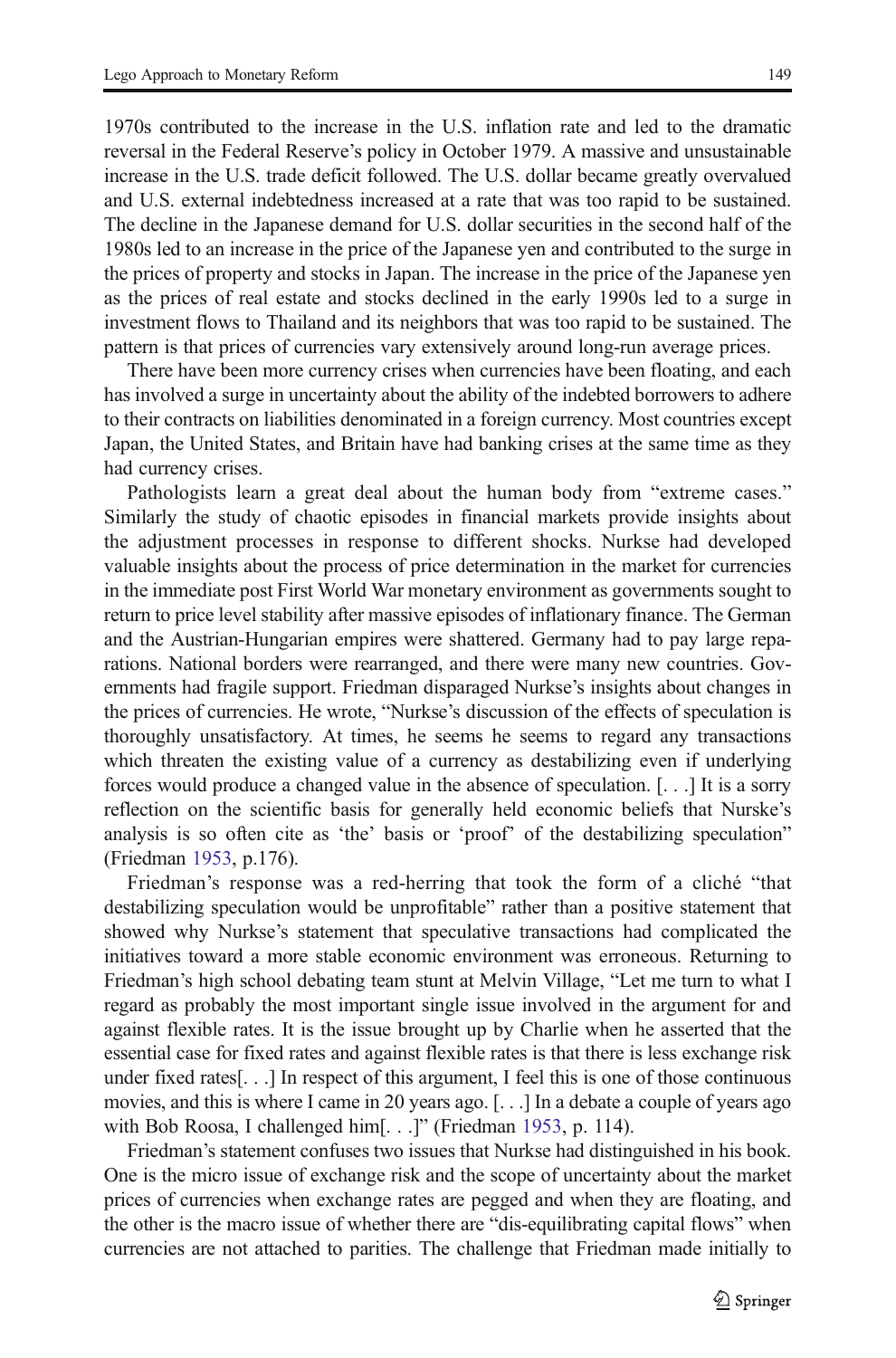Roosa and then to Parsons and Kindleberger to provide some evidence that such consequences flow from flexible rates indicates that he did not understand how the market in currencies clears. The key issue is the nature of the shock that leads to an increase in investor demand for foreign securities. If the speculative demand for foreign securities increases in response to a goods market shock, their purchases will be stabilizing and dampen the range of movement in the price of the foreign currency. If the speculative demand increases in response to a securities market shock, their purchases will amplify the range of movement in the price of the foreign currency and be destabilizing.

The frequency of goods market shocks and of securities market shocks is an empirical issue, and will vary with the monetary environment. Friedman's challenge that others will not be able to find examples of destabilizing speculation implies that investor demand for foreign securities will not change, even though the anticipated inflation rates and interest rates change. The issue is not whether speculation in the market for currencies will be stabilizing or destabilizing when currencies are floating, but instead how frequently they will be stabilizing and how frequently they will be destabilizing, and the comparisons of the benefits of stabilizing speculative transactions and the costs of destabilizing transactions.

The choice between an adjustable parity arrangement and a floating currency arrangement depends on the frequency of structural shocks and of monetary shocks under both currency arrangements, and the costs of adjustments to each type of shock. The number and severity of structural shocks appears unlikely to be affected by the currency regime. There will be many more monetary shocks when currencies are floating. The benefits of adjusting to structural shocks with a floating currency arrangement should be compared with the costs of adjusting to monetary shocks.

The proponents failed to recognize that once central banks were no longer committed to parities for their currencies, the average inflation rate would be higher and the variability in inflation rates and interest rates would be higher. As a result, investors would have a greater incentive to buy more foreign securities in response to changes in the relationship between the interest rate differential and the anticipated changes in the prices of foreign currencies.

Most or all of the proponents had a strong commitment to free markets. They did not want governments to "rig" the prices of currencies. They implicitly assumed that the market in currencies was "efficient" or "not inefficient." (The attention to market efficiency developed in the mid-1960s.) They believed that the market in currencies did not differ significantly from the markets for stocks and bonds, and they did not recognize the uniqueness of the market in currencies as a "intermediate" market between the markets in domestic and foreign securities and the markets in domestic and foreign goods. They believed that changes in investor demand for foreign securities might dampen the changes in the prices of currencies in response to goods market shocks. The primary reason that the data provide so little support for the claims of the proponents is that they assumed that the shocks would be primarily in the goods market. They ignored the likelihood and severity of monetary shocks in the form of changes in investor demand for foreign securities.

The aficionados of floating currencies and free markets often have responded to the criticism of floating rates with the observations that there have been banking crises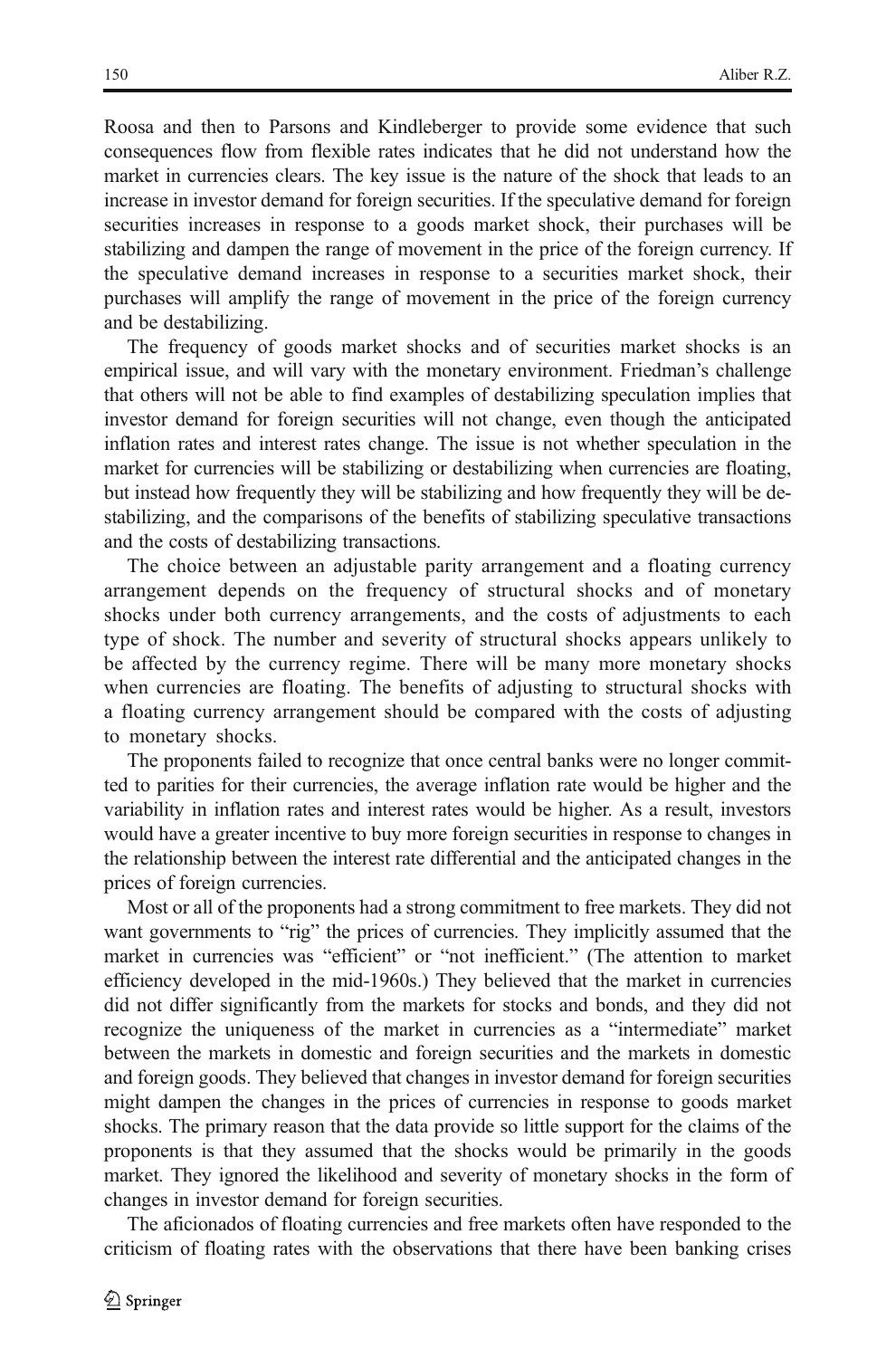when currencies have been attached to parities, and even when countries are parts of the monetary union. The banking crises under each of these arrangements often have followed from a sharp decline in cross border investment inflows.

The large gap between the claims of the proponents and the data on the changes in the prices of currencies and cross border investment inflows might reflect that the proponents were so convinced of the advantages of free markets that the inconsistencies among their claims did not seem important. A competing interpretation was that they were unaware of the inconsistencies.

The currency market arrangements remain dysfunctional because the global financial establishment has failed to recognize that the case for flexible exchange rates is intellectually bankrupt. Thus the proponents of floating currencies claimed that once currencies were no longer anchored to parities, each central bank would be able to follow the monetary policy that it deemed appropriate for its domestic objectives, but they failed to recognize the implications of changes in interest rates for investor demand for foreign securities. They implicitly assumed that investor demand for foreign securities is constant in response to monetary shocks. It is as if they believed that changes in the prices of currencies would be stable under the assumption that investor demand for foreign securities is constant.

#### The Objective of Internatonal Monetary Reform

The primary objective of international monetary reform is to adopt a set of institutional innovations that would ensure that there are minimal changes in the real price of a country's currency in response to monetary shocks. If the country has a higher inflation rate than its trading partners, the market price of its currency would decline to ensure that the real price of its currency does not increase or change significantly.

If the real price of a country's currency changes because of differences in productivity, then the market price would change to ensure that the target value for the country's current account balance is achieved. In this case the real price of the country's currency would change to reduce large changes in its current account balance when the country has achieved its current account target.

The criticism of the Bretton Woods arrangement of adjustable parities was that there was too little flexibility in response to differences in inflation rates and in productivity. The institutional arrangements for changing the prices of currencies made too much of a "big deal" out of changes in the prices of currencies; those in charge were afraid of the adverse political fallout from both a reduction in the parity for their currency and even from an increase in the price of their currency. A great deal of importance was attached to discrete changes in the prices of their currencies, perhaps because they often were 10 % or more.

One advantage of the floating currency area arrangement was that changes in the prices of currencies were de-politicized, because they were determined by "market forces." Occasionally a political leader could talk up or talk down the price of its country's currency. The flip side of this advantage was that investor demand for the securities available in a country could change suddenly, perhaps in response to political developments.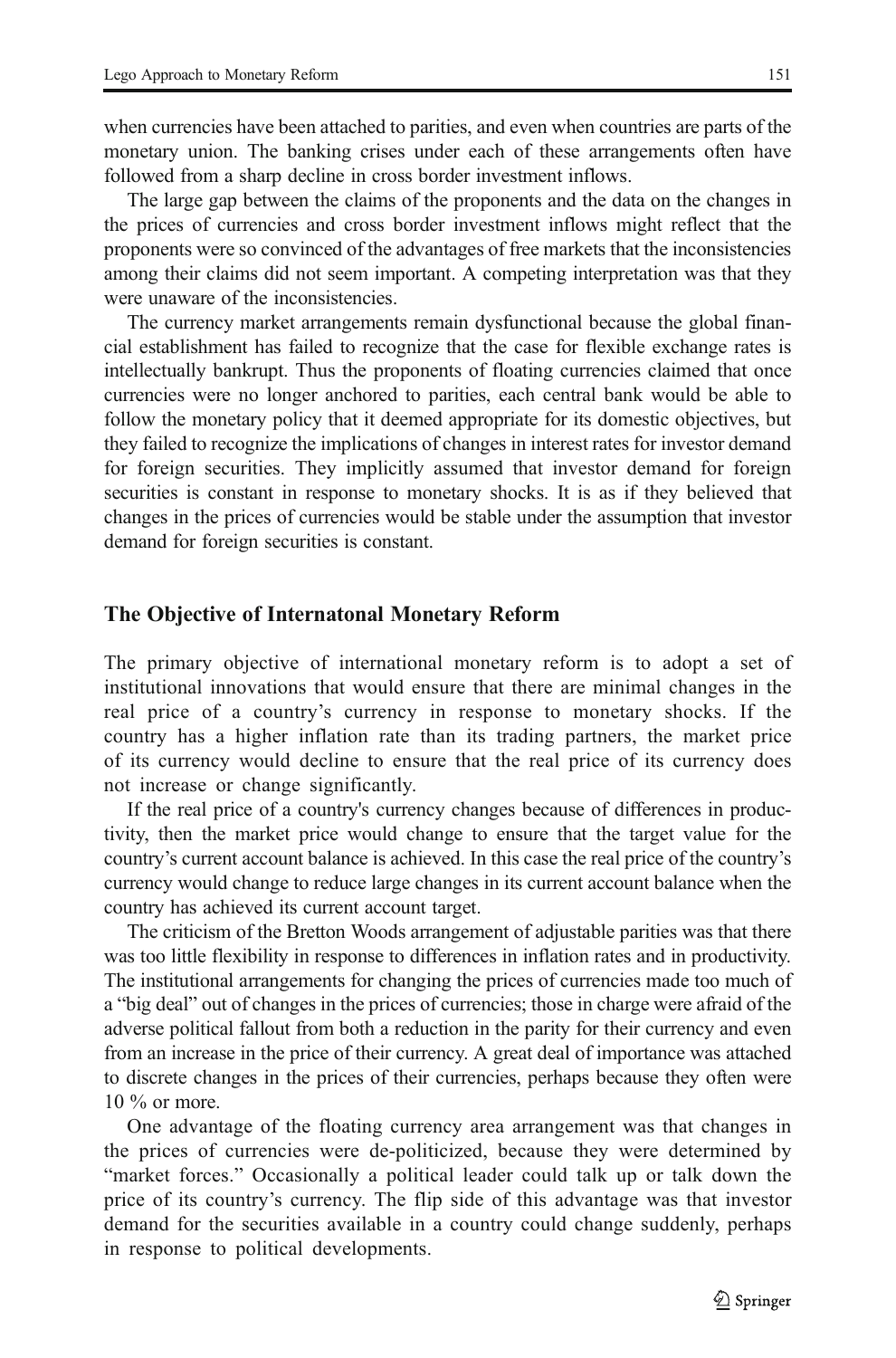One promise of the proponents of floating rates was that, once currencies were no longer linked to parities, changes in the real prices of currencies because of monetary shocks would be minimal. The sharp changes in the market prices of currencies that resulted from changes in investor demand for foreign currencies led to costs to economic stability that overwhelmed the advantage that would result if the market prices of currencies tracked differences in inflation rates.

## Targets, Instruments and International Monetary Reform

An imbalance between the number of targets and instruments is the source of the problem of attaining international monetary stability both when a country's currency is floating and when it is attached to a parity. This imbalance is highlighted by reviewing the policy choices for the Bank of England in 2005 and 2006. The increase in investor demand for securities denominated in the British pound and for London real estate led to an increase in the price of the pound. There was a boom in the British economy and the inflation rate increased. The dilemma for the Bank of England was that if it increased interest rates to dampen the domestic boom, the foreign demand for securities denominated in the British pound would increase, and the price of the pound would increase. If instead the interest rates were reduced to dampen the investment inflow, real estate prices would increase. One target was the price of the pound. Other targets were domestic employment and the inflation rate. The only instrument was the Bank's discount rate.

The mismatch between targets and instruments has appeared elsewhere. The "trilemma" was that a country could not at the same time have an independent monetary policy, a parity for its currency, and freedom from controls on cross border investment flows. If its central bank reduced its discount rate, investors would buy more foreign securities, and its holdings of international reserve assets would be exhausted. The implication was that if the country allowed its currency to float, the number of targets would decline relative to the number of instruments. This conclusion is unwarranted, since it implies that a country should be indifferent about the price of its currency and about the variability in this price.

The mismatch between targets and instruments appears with the assignment problem, which involves changes in the mix of monetary policy and fiscal policy to achieve both the country's employment target and the target value for its payments balance. If a country is at full employment and its payments deficit is too large, the prescription is that the country should adopt a more expansive fiscal policy and a more contractive monetary policy. The impacts on domestic employment would be offsetting so its economy would remain at full employment. Both policies would lead to higher interest rates. The capital account surplus would increase and the payments deficit would decline. The country would secure the desired improvement in its current account balance, but the implication is that the country would be indifferent about its fiscal balance and the pace of the increase in government indebtedness, which seems unlikely. The implication is that the authorities in each country need an additional policy instrument. Then monetary policy could focus on the domestic target and the new policy instrument on the external target.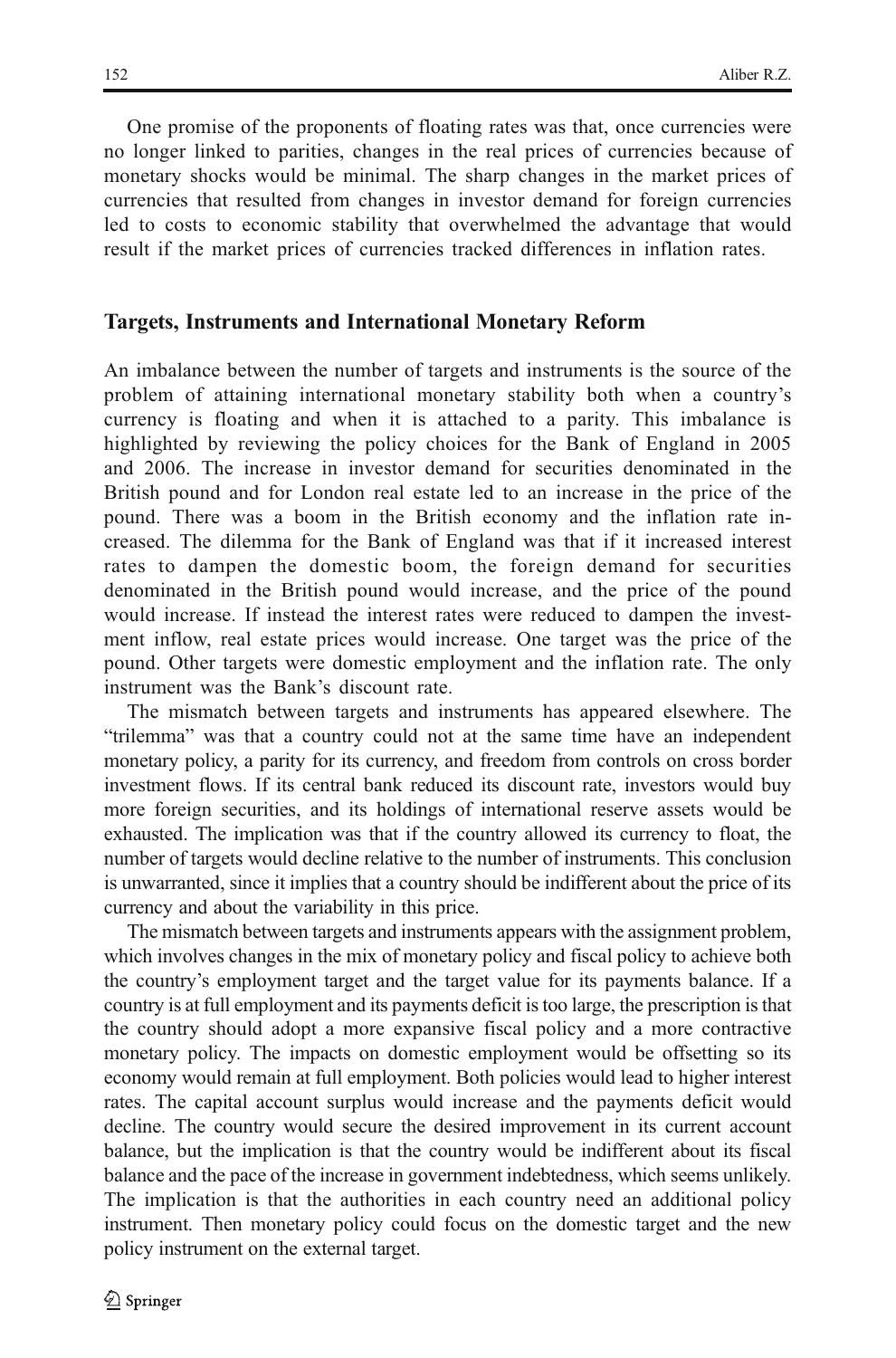# The Primary Target and the Primary Instrument

The primary target for a country is a market price for its currency that would ensure that the changes in the real price of its currency are minimal, especially in response to monetary and other transient shocks. The central bank would estimate the market price for its currency that would lead to a target value for its current account balance at full employment and then announce this price. A country might choose to have a target for the ratio of its current account surplus to its GDP of 2 % or perhaps 3 %. The instrument for achieving this target is central bank purchases and sales of its own currency in terms of one or several foreign currencies or a basket of foreign currencies.

If the inflation rate is higher in one country than in its trading partners, the achievement of the primary target would involve a decline in the market price of its currency to minimize the change in the real price. If there is a sharp structural change such as a large increase in productivity, then the primary target would be modified and both the market price and the real price of the currency would be changed.

The instrument for the achievement of the primary target is central bank purchases and sales of one foreign currency or several or a basket of foreign currencies at the prices that would keep the real price of the currency within a narrow range. The central bank might set an upper support limit 3 % higher than the target for its central price. The central bank would sell more of its own currency to prevent the price from increasing above this price. The central bank might set the lower support limit 3 % below the target for its central price. The central bank might buy and sell its own currency within these support limits. The central bank would seek to change its central price and its support limits by modest amounts. The changes might be announced weekly or biweekly. If the central bank finds that it is selling a significant amount of its own currency at the upper support limit at a time when it concludes that the real price of its currency has not changed significantly, then it would begin to manage the second instrument to reduce the sales of its currency at this price.

#### The Second Target and the Second Instrument

The second target for a country is to moderate the sales and purchases of its own currency in response to changes in the cross border investment inflows of carry-trade investors as they seek to profit from differences in interest rates and the anticipated changes in the prices of foreign currencies. Consider the benefits and the costs of the carry-trade transactions. The benefits of the carry-trade transactions are largely private and are available because the international money market is not efficient. These benefits accrue to individuals and firms that change the currency composition of the securities in their portfolios to profit from the difference in interest rates on similar securities denominated in the domestic and foreign currencies and the anticipated changes in the prices of foreign currencies. The social costs of the carry-trade transactions are the distortions that occur when changes in these transactions led to changes in the market prices of currencies relative to the long-run average prices of the currencies. There are no social benefits from carry-trade transactions.

The policy community has given a lot of attention in the last several years to "macro prudential regulation" as an approach toward insulating the economies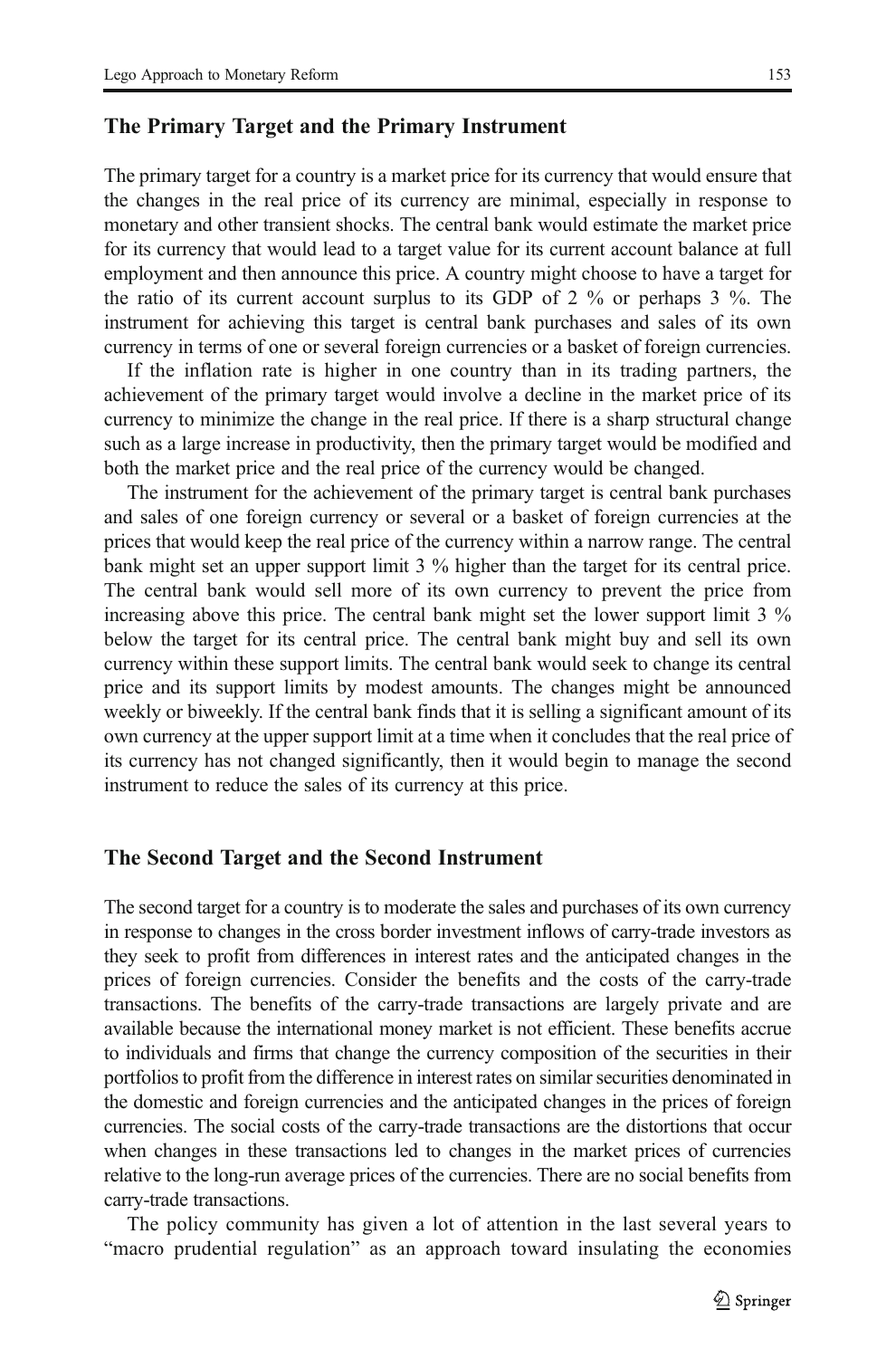from another financial crisis. The phrase is like a large umbrella or tent, and includes higher bank capital requirements, limitations on some of the securities that the banks can buy, and "living wills." Some in the policy community have been captured by the phase "too big to fail." They do not want to be in the position of using public money to save private institutions, even though the U.S. experience of 2008 was that the U.S. government was a successful and profitable vulture investor. Citibank and Bank of American failed and they remained open with government capital.

A second set of macro-prudential regulations seeks to constrain short-term cross border investment inflows. The broad heading is exchange controls. Some countries have adopted minimum holding periods. Others have applied reserve requirements.

One desirable feature of the second instrument is that it can be implemented in stages, and is more nearly like a rheostat than like a toggle switch. A second is that domestic and foreign residents are treated in the identical fashion. A third is investors with long positions and firms with short positions are treated in the identical way. A fourth is that the use of the new instrument introduces minimal distortions to the domestic economy.

One second instrument is a variable hedging requirement for investors and for firms who change the currency composition of the securities in their portfolios to profit from the interest rate differentials, and the anticipated changes in the prices of foreign currencies. If the central bank concludes that it is required to buy more foreign currencies to prevent the price of its currency from increasing, it announces that all subsequent buyers of its currency verify that they have hedged 20, 50, or 80 % of the changes in their exposures. This hedging requirement would be applied uniformly, regardless of the identity of the investor, business activity, or passport.

Initially the currency hedging requirement would be activated when the central bank observes that changes in its holdings of international reserve assets are large relative to the changes from its anticipated current account balance. The central bank could then require that investors that are involved in non-trade related transactions hedge 50 %, 100 % or 125 % of their purchases of foreign securities. In effect, these groups change the currency composition of the securities in their portfolios by buying and selling the foreign currency in a transaction with banks.

#### Implementing the Lego Plan for International Monetary Reform

One of the corner approaches toward international monetary reform is represented by the negotiations that led to the Articles of Agreement of the International Monetary Fund in July 1944. More than 300 individuals from 44 countries met for three weeks at the Mt. Washington Hotel in Bretton Woods, New Hampshire. The participating countries signed a treaty, and each returned to its national capital and obtained parliamentary approval. This conference followed several previous conferences.

The thrust of the treaty was to constrain the choices of individual countries about changing the price of its currency. Each had to obtain the approval of the Fund if the proposed change was more than 10 % from its initial parity. The treaty also provided for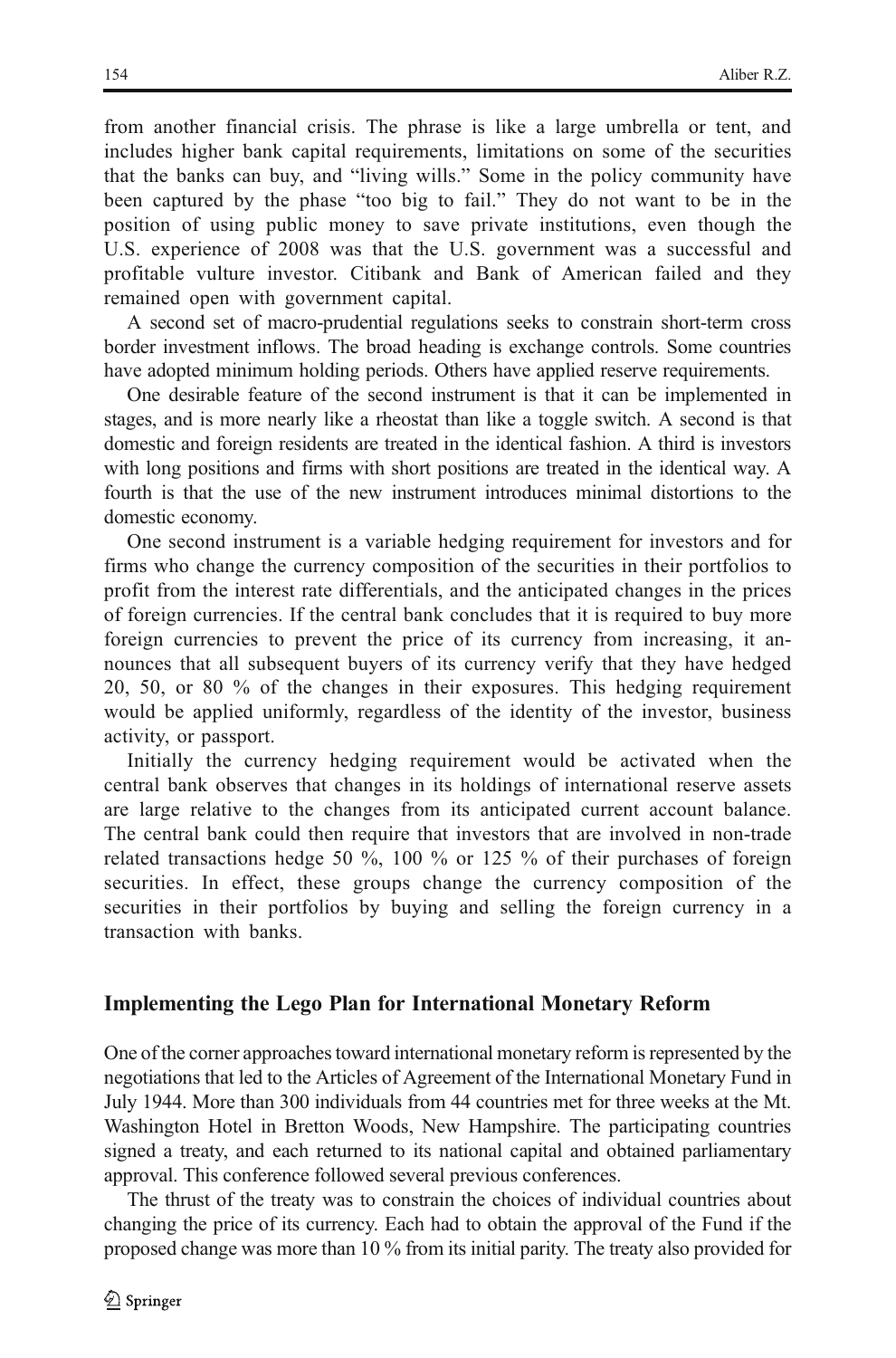commitments to transfer credit from one or several countries through the IMF to one or several other countries.

The gold standard was another corner solution toward international monetary reform. An individual country decided it was in its own self-interest to establish parity for its currency in terms of gold which would "fix" the price of its currency in terms of the prices of the currencies of other countries that had gold parities. Countries accepted the constraints because of perceived benefits, including the ability to borrow in international markets at lower cost and reduced costs for international payments. Individual countries pegged their currencies to gold at different times.

An individual country can enhance the stability in its domestic economy by adopting a primary target and instrument and a second target and instrument. The initiative of a country to adopt primary and secondary targets is not likely to have adverse impacts on its trading partners. (The adoption of a primary target for the price of a country's currency might have an adverse impact on its trading partners if it is likely to lead to a large current account surplus.)

Once one country has adopted this proposal, other countries might follow its initiative. The country might set the same values for its support limits or it might set wider or narrower support limits. The larger the number of countries that adopt this proposal, the greater the increase in economic stability.

The thrust of the current proposal that each country adopt a primary target and primary instrument and a secondary target and secondary instrument is defensive. Each country will seek to limit the ability of the carry-trade investors to cause the market price of its currency to differ significantly from the long-run real price.

## Conclusion

The extraordinary turbulence in the global economy since the move to floating currencies in the early 1970s has resulted from the large variability in cross border investment inflows. The move to floating currencies was the default successor to the adjustable parity arrangement in a world characterized by accelerating inflation, and a difference between the United States and Germany on the maximum acceptable inflation rate. This move was facilitated by a persuasive set of arguments advanced by Friedman, Johnson, and others about the advantages of a floating rate arrangement.

The incentives for investors to shift funds from one financial center to another became much greater when currencies were no longer attached to parities, since changes in central bank monetary policies led to greater variability in both national inflation rates and in interest rates on similar securities denominated in different currencies. An increase in investor demand for foreign securities has led to an increase in both their price and the price of the foreign currency. The increase in the price of securities was an integral part of the adjustment process to ensure that the country developed an induced increase in its current account deficit that corresponded to the autonomous increase in its capital account surplus.

The increases in the external indebtedness of each of these countries were too rapid to be sustained. At some stage it was inevitable that the lenders would slow their purchases of the borrowers' IOUs, and then the prices of securities and the prices of currencies would decline. Often banking crises would follow.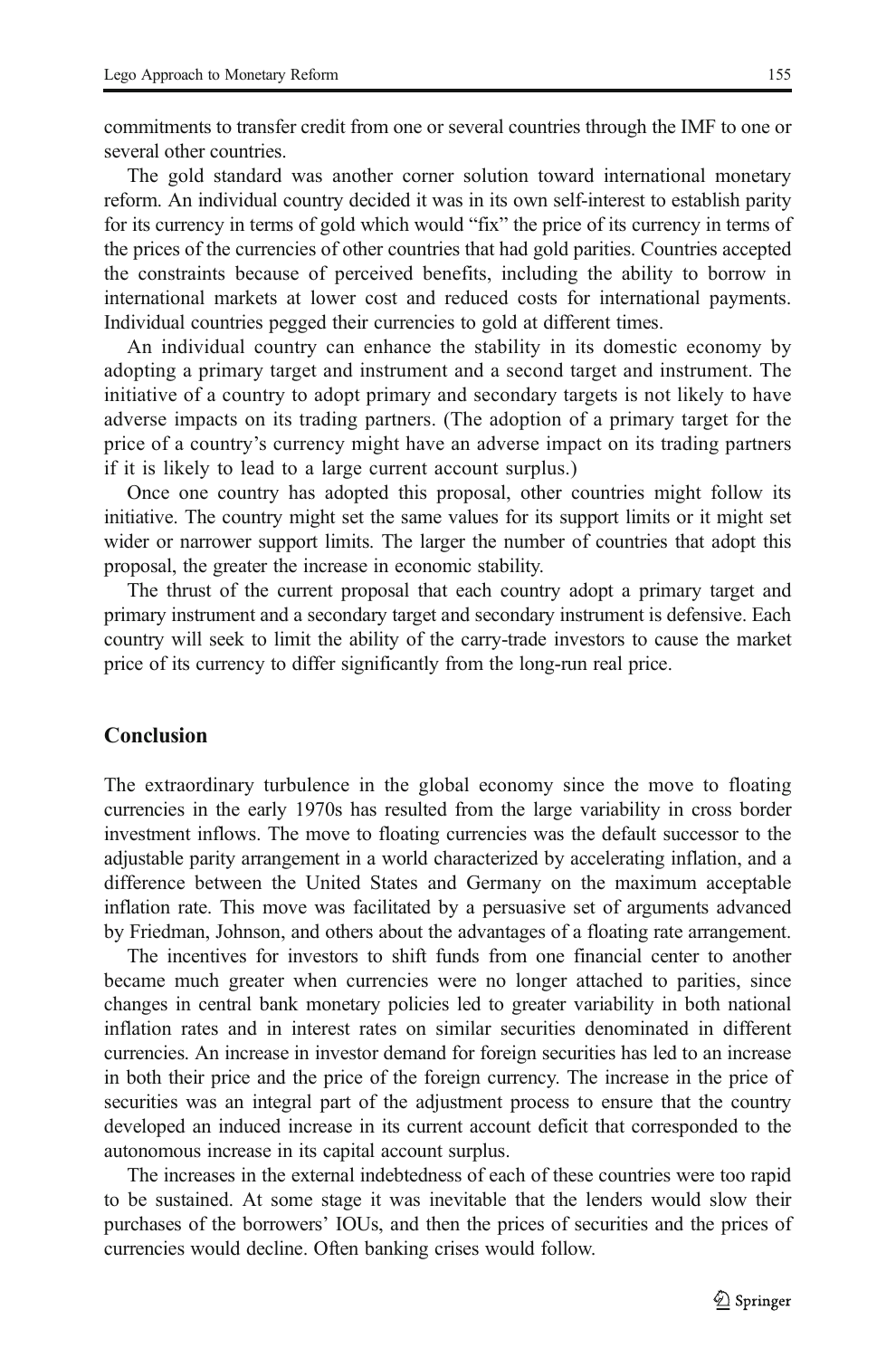The pattern of changes in cross border investment inflows and in the market prices of currencies has been very different from the pattern suggested by the proponents of floating currencies. They had suggested that once currencies were no longer anchored to parities, changes in the market prices of currencies would track differences in inflation rates. Instead deviations between the market prices of currencies and longrun average prices have been much greater. Proponents suggested that uncertainty about the prices of currencies would deter cross border investment inflows and countries would be more fully insulated from shocks in other countries. Instead the variability in cross border investment inflows has led to economic booms and busts and several waves of banking crises.

The key assumption of the proponents was that the shocks that would lead to changes in the market prices of currencies would occur in the goods market. They slighted or ignored the likelihood that shocks in the securities markets would lead to changes in investor demand for foreign securities. One of the normative objectives of the proponents was monetary independence. Each central bank should be able to change its discount rate and the rate of money supply growth without the constraint of a commitment to a parity. A change in monetary policy would lead to a change in interest rates and in the differential between the foreign and domestic interest rates, unless the change in the interest rate differential fully and immediately offset a change in the anticipated change in the price of foreign currencies, a very unlikely occurrence in the short run. Otherwise investors would have had an incentive to increase their purchases of foreign securities.

Each of the claims of the proponents about the advantages of a floating currency arrangement is based on the assumption that investor demand for foreign securities is a constant and will not change, despite the changes in monetary policy and in the differential between foreign and domestic interest rates. The assumption is implicit. It is if the proponents believed monetary independence was important and that, even though changes in central bank monetary policy could lead to changes in interest rates, inflation rates, and the differentials between these rates, investor demand for foreign securities would not change.

The dysfunctional behavior of the floating currency arrangement reflects that the case for floating rates is intellectually bankrupt and based on a pipedream assumption that investor demand for foreign securities would be a constant despite changes in differentials in inflation rates and interest rates. The costs of the large changes in the market prices of currencies relative to their long-run average prices have been high, and resource allocation is less efficient on a global basis. Investment and employment in the tradable goods sectors increase when the real price of a country's currency declines and shrink when it increases. Uncertainty about the stability of profit rates almost certainly has deterred investment. The major beneficiaries have been the large banks that trade money.

This essay presented a Lego-plan for international monetary reform. The primary objective of this plan is that an individual country should seek to minimize the changes in the real price of its currency, especially in response to monetary shocks and large changes in investor demand for its securities associated with the carry trade. The primary instrument for achieving this objective is that the central bank buys and sells its currency in terms of some other currency or a basket of other currencies at prices modestly different from a central price or reference price. This central or reference price